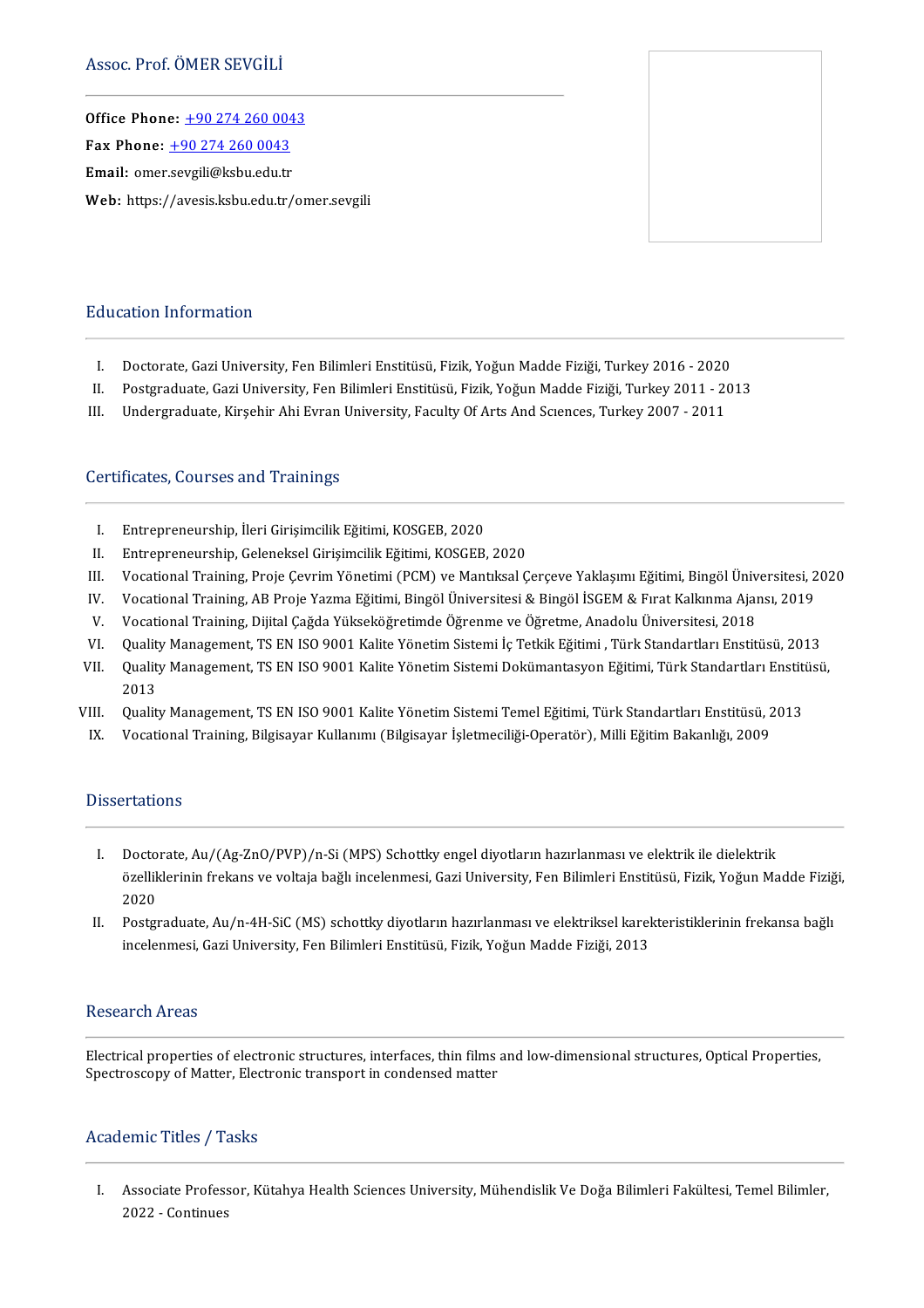- II. Assistant Professor, Kütahya Health Sciences University, Mühendislik Ve Doğa Bilimleri Fakültesi, Temel Bilimler,<br>2022–2022 Assistant Pro<br>2022 - 2022<br>Lecturer Pin II. Assistant Professor, Kütahya Health Sciences University, Mühendislik Ve Doğa Bilimleri Fakültesi, Temel Bilimler<br>2022 - 2022<br>III. Lecturer, Bingol University, Health Services Vocational School, Department Of Medical Se
- 2022 2022<br>III. Lecturer, Bingol University, Health Services Vocational School, Department Of Medical Services And Techniques,<br>2014 2022

#### Academic and Administrative Experience

- cademic and Administrative Experience<br>I. Program Koordinatörü, Bingol University, Health Servıces Vocatıonal School, Department Of Medıcal Servıces And<br>Techniques 2021, 2022 **Program Koordinatörü, B<br>Technıques, 2021 - 2022<br>Bölüm Alsademil: Tesuil: D** I. Program Koordinatörü, Bingol University, Health Services Vocational School, Department Of Medical Services A<br>Techniques, 2021 - 2022<br>II. Bölüm Akademik Teşvik Değerlendirme Komisyonu Üyesi, Bingol University, Health Ser
- Techniques, 2021 2022<br>II. Bölüm Akademik Teşvik Değerlendirme Komisyonu Üyesi, Bingol University, Health Services Vocational School,<br>2021 2022
- III. Ek Ders Komisyonu, Bingol University, Health Services Vocational School, 2020 2022
- 2021 2022<br>III. Ek Ders Komisyonu, Bingol University, Health Services Vocational School, 2020 2022<br>IV. Assistant Director of Vocational School, Bingol University, Health Services Vocational School, Department Of Ek Ders Komisyonu, Bingol University, Health S<br>Assistant Director of Vocational School, Bingol I<br>Medıcal Services And Techniques, 2017 - 2018 Medical Services And Techniques, 2017 - 2018<br>Courses

- I. Görme Optiği II, Associate Degree, 2021 2022<br>II. Temel Fizik. Associate Degree. 2021 2022
- Temel Fizik, Associate Degree, 2021 2022
- I. Görme Optiği II, Associate Degree, 2021 2022<br>II. Temel Fizik, Associate Degree, 2021 2022<br>III. Uygulamalı Ders, Associate Degree, 2020 2021<br>II. Optik Aletler ve Kullerumu Associate Degree, 2021 II. Uygulamalı Ders, Associate Degree, 2020 - 202<br>V. Optik Aletler ve Kullanımı, Associate Degree, 20<br>V. Görme Optiği I, Associate Degree, 2020 - 2021<br>U. Firik ve Coometrik Optik, Associate Degree, 2021
- IV. Optik Aletler ve Kullanımı, Associate Degree, 2020 2021<br>V. Görme Optiği I, Associate Degree, 2020 2021
- 
- VI. Fizik ve Geometrik Optik, Associate Degree, 2020 2021

### Articles Published in Journals That Entered SCI, SSCI and AHCI Indexes

rticles Published in Journals That Entered SCI, SSCI and AHCI Indexes<br>I. The diode and photodiode performances of BaZrO3 perovskite-based device under the influence of<br>thermal and light external stimuli The diode and photodiode perform<br>thermal and light external stimuli<br>Orak L. Karabulut A. Viğit E. Sovali Ö The diode and photodiode performances of BaZı<br>thermal and light external stimuli<br>Orak İ., Karabulut A., Yiğit E., Sevgili Ö., Ruşen A., Ozel F.<br>Sensors and Astuators A. Physisal vol 327, 2022 (Journ thermal and light external stimuli<br>Orak İ., Karabulut A., Yiğit E., Sevgili Ö., Ruşen A., Ozel F.<br>Sensors and Actuators A: Physical, vol.337, 2022 (Journal Indexed in SCI Expanded) Orak İ., Karabulut A., Yiğit E., Sevgili Ö., Ruşen A., Ozel F.<br>Sensors and Actuators A: Physical, vol.337, 2022 (Journal Indexed in SCI Expanded)<br>II. Synthesis of canthaxanthin from β-carotene and evaluation of both subst Sensors and Actuators A: Physical, vol.337, 202:<br>**Synthesis of canthaxanthin from β-carote:**<br>Uzun İ., Orak İ., Sevgili Ö., Yiğit E., Karakaplan M.<br>Journal of Matorials Science: Matorials in Electro Synthesis of canthaxanthin from β-carotene and evaluation of both substances in diode construct<br>Uzun İ., Orak İ., Sevgili Ö., Yiğit E., Karakaplan M.<br>Journal of Materials Science: Materials in Electronics, vol.33, no.4, p Uzun İ., Ora<br>Journal of N<br>Expanded)<br>The surfac Journal of Materials Science: Materials in Electronics, vol.33, no.4, pp.1888-1898, 2022 (Journal Indexed in S<br>Expanded)<br>III. The surface and electrical properties of the Al/Ba2P2O7/p-Si heterojunctions in wide range of<br>te Expanded)<br>The surface and electrical pi<br>temperature and frequency<br>Sevgili Ö. Özel E. Pusen A. Viğit The surface and electrical properties<br>temperature and frequency<br>Sevgili Ö., Özel F., Ruşen A., Yiğit E., Orak İ.<br>Surfaces and Interfaces vol 28, 2022 (Lau temperature and frequency<br>Sevgili Ö., Özel F., Ruşen A., Yiğit E., Orak İ.<br>Surfaces and Interfaces, vol.28, 2022 (Journal Indexed in SCI Expanded) Sevgili Ö., Özel F., Ruşen A., Yiğit E., Orak İ.<br>Surfaces and Interfaces, vol.28, 2022 (Journal Indexed in SCI Expanded)<br>IV. Optical and Electrical Properties of Pyrene–Imine Organic Interface Layer Based on p-Si<br>Vesildağ Surfaces and Interfaces, vol.28, 2022 (Journal Indexe<br>Optical and Electrical Properties of Pyrene–Im<br>Yeşildağ A., Erdoğan M., Sevgili Ö., Çaldıran Z., Orak İ.<br>Journal of Electronis Materials vol.50, no.11, np.644) Optical and Electrical Properties of Pyrene–Imine Organic Interface Layer Based on p-Si<br>Yeşildağ A., Erdoğan M., Sevgili Ö., Çaldıran Z., Orak İ.<br>Journal of Electronic Materials, vol.50, no.11, pp.6448-6458, 2021 (Journal Yeşildağ A., Erdoğan M., Sevgili Ö., Çaldıran Z., Orak İ.<br>Journal of Electronic Materials, vol.50, no.11, pp.6448-6458, 2021 (Journal Indexed in SCI Expanded)<br>V. The current transformer mechanism and structural properties Journal of Electronic Materials, vol.5)<br>The current transformer mechan<br>Au/BODIPY/pSi heterojunctions<br>Seveili Ö. Tesvinal: L. B. Pevindir S. V. The current transformer mechanism and structural properties of novel Al/BODIPY/pSi and<br>Au/BODIPY/pSi heterojunctions<br>Sevgili Ö., Tasyürek L. B. , Bayindir S., Orak I., Caliskan E. Au/BODIPY/pSi heterojunctions<br>Sevgili Ö., Tasyürek L. B. , Bayindir S., Orak I., Caliskan E.<br>Materials Science in Semiconductor Processing, vol.130, 2021 (Journal Indexed in SCI Expanded)<br>The investigation of the electrica Sevgili Ö., Tasyürek L. B. , Bayindir S., Orak I., Caliskan E.<br>Materials Science in Semiconductor Processing, vol.130, 2021 (Journal Indexed in SCI Expanded)<br>VI. The investigation of the electrical characteristics and phot Materials Science in Semicond<br>The investigation of the ele<br>Al/(CMAT)/p-Si structures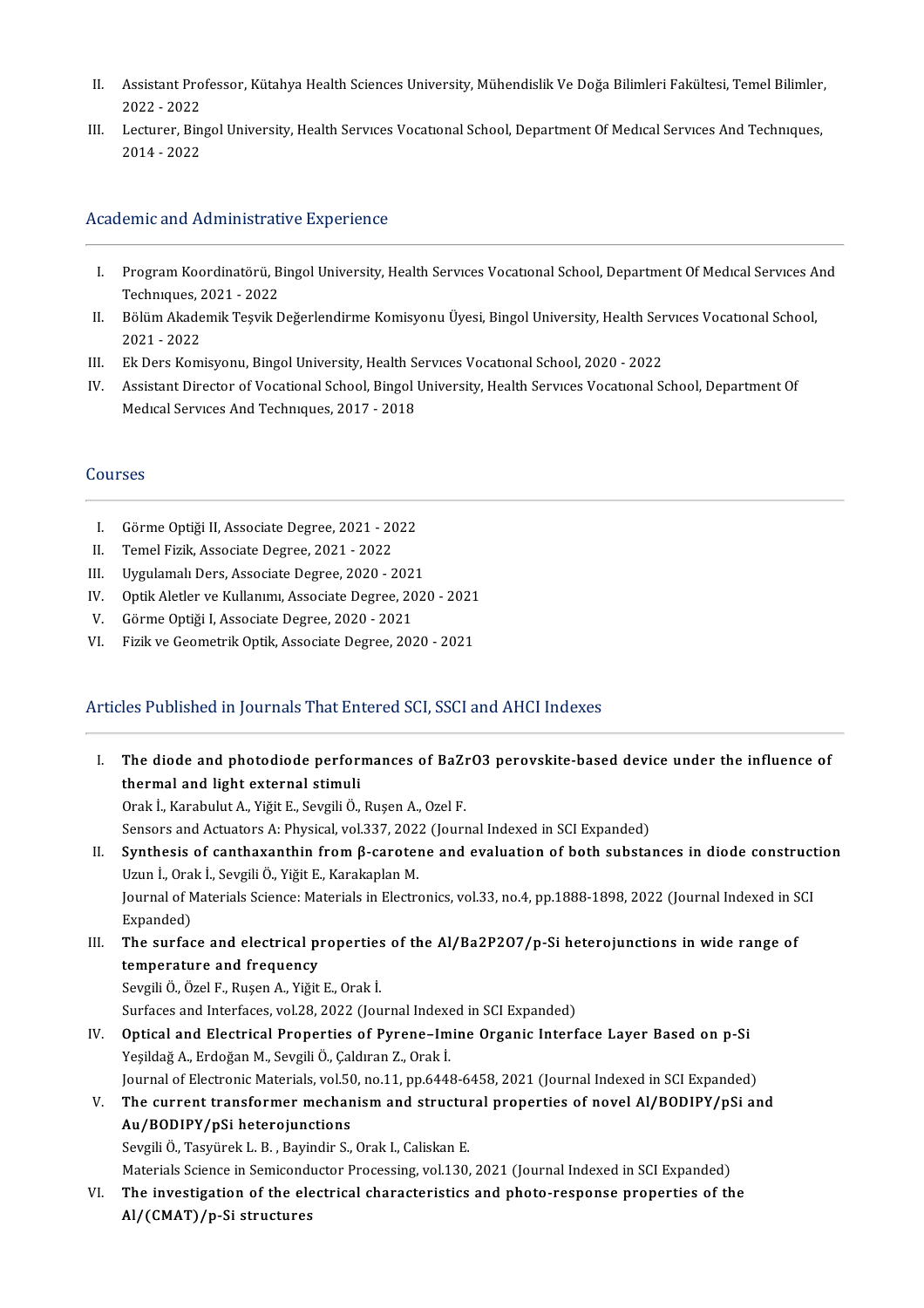Sevgi̇li̇Ö.

Solid State Sciences, vol.117, 2021 (Journal Indexed in SCI Expanded) VII. The synthesis, current transformer mechanism and structural properties of novel rhodanine-based Solid State Sciences, vol.117, 2021 (Journal Indexed in SCI Expanded)<br>The synthesis, current transformer mechanism and structural<br>Al/Bis(Rh)-Ph/p-Si and Al/Bis(Rh)-TPE/p-Si heterojunctions<br>Karabulut A. Lafri E. Bavindin S. The synthesis, current transformer mechani<br>Al/Bis(Rh)-Ph/p-Si and Al/Bis(Rh)-TPE/p-S<br>Karabulut A., Lafzi F., Bayindir S., Sevgili Ö., Orak I.<br>Journal of Mologular Structure vol 1221-2021 (Jo Karabulut A., Lafzi F., Bayindir S., Sevgili Ö., Orak I.<br>Journal of Molecular Structure, vol.1231, 2021 (Journal Indexed in SCI Expanded) Karabulut A., Lafzi F., Bayindir S., Sevgili Ö., Orak I.<br>Journal of Molecular Structure, vol.1231, 2021 (Journal Indexed in SCI Expanded)<br>VIII. Determining the potential barrier presented by the interfacial layer from the Journal of Molecular Structure, vol.1231, 2021 (Journal Indexed in SCI)<br>Determining the potential barrier presented by the interfacial<br>I–V characteristics in Al/p-Si Structure with native oxide layer<br>Özdemir M. Sevgili Ö. Determining the potential barrier<br>I–V characteristics in Al/p-Si Stru<br>Özdemir M., Sevgili Ö., Orak I., Turut A.<br>Materials Science in Semisonduster Pr I–V characteristics in Al/p-Si Structure with native oxide layer<br>Özdemir M., Sevgili Ö., Orak I., Turut A.<br>Materials Science in Semiconductor Processing, vol.125, 2021 (Journal Indexed in SCI Expanded)<br>The investigation of Özdemir M., Sevgili Ö., Orak I., Turut A.<br>Materials Science in Semiconductor Processing, vol.125, 2021 (Journal Indexed in SCI Expanded)<br>IX. The investigation of current condition mechanism of Al/Y2O3/p-Si Schottky barrier Materials Science in Semiconductor Pro<br>The investigation of current condi<br>range temperature and illuminate<br>Savgili Ö. Orak İ. The investigati<br>range tempera<br>Sevgili Ö., Orak İ.<br>Microelestreniss range temperature and illuminate<br>Sevgili Ö., Orak İ.<br>Microelectronics Reliability, vol.117, 2021 (Journal Indexed in SCI Expanded) Sevgili Ö., Orak İ.<br>Microelectronics Reliability, vol.117, 2021 (Journal Indexed in SCI Expanded)<br>X. On the examination of temperature-dependent possible current-conduction mechanisms of Microelectronics Reliability, vol.117, 2021 (Journal Indexed in SCI Expanded)<br>On the examination of temperature-dependent possible current-conduction m<br>Au/(nanocarbon-PVP)/n-Si Schottky barrier diodes in wide range of volt On the e<br>Au/(nan<br>Sevgili Ö.<br>Journal o Au/(nanocarbon-PVP)/n-Si Schottky barrier diodes in wide range of voltage<br>Sevgili Ö.<br>Journal of Materials Science: Materials in Electronics, 2021 (Journal Indexed in SCI Expanded) XI. A comparison study regarding Al/p-Si and Al/(carbon nanofiber–PVP)/p-Si diodes: Journal of Materials Science: Materials in Electronics, 2021<br>A comparison study regarding Al/p-Si and Al/(carbe<br>current/impedance–voltage (I/Z–V) characteristics<br>Savaili Ö, Vilduum M. Azizian Kalandanash V. ALTINDALS A comparison study regarding Al/p-Si and Al/(carb<br>current/impedance-voltage (I/Z-V) characteristics<br>Sevgili Ö., Yıldırım M., Azizian-Kalandaragh Y., ALTINDAL Ş.<br>Annlied Physiss A. Materials Ssiense and Prosessing vol 12 Sevgili Ö., Yıldırım M., Azizian-Kalandaragh Y., ALTINDAL Ş.<br>Applied Physics A: Materials Science and Processing, vol.126, no.8, 2020 (Journal Indexed in SCI Expanded) Sevgili Ö., Yıldırım M., Azizian-Kalandaragh Y., ALTINDAL Ş.<br>Applied Physics A: Materials Science and Processing, vol.126, no.8, 2020 (Journal Indexed in SCI Expanded)<br>XII. Frequency and voltage dependence of electrical an Applied Physics A: Materials Science and Pi<br>Frequency and voltage dependence of<br>semiconductor (MIS) type structures<br>Sevaili Ö, Azizian Kalandarash V, ALTINDA Frequency and voltage dependence of ele<br>semiconductor (MIS) type structures<br>Sevgili Ö., Azizian-Kalandaragh Y., ALTINDAL Ș.<br>Physica B. Condansed Matter vel 597-2020 (Je semiconductor (MIS) type structures<br>Sevgili Ö., Azizian-Kalandaragh Y., ALTINDAL Ş.<br>Physica B: Condensed Matter, vol.587, 2020 (Journal Indexed in SCI Expanded)<br>Frequency, Dopondont Admittance Anglysis of Au (n. Si Structu Sevgili Ö., Azizian-Kalandaragh Y., ALTINDAL Ş.<br>Physica B: Condensed Matter, vol.587, 2020 (Journal Indexed in SCI Expanded)<br>XIII. Frequency-Dependent Admittance Analysis of Au/n-Si Structure with CoSO4-PVP Interfacial Lay Physica B: Condensed Matter, vol.587, 2020 (Journal Index<br>Frequency-Dependent Admittance Analysis of Au/n-<br>Taşçıoğlu İ., Sevgili Ö., Azizian-Kalandaragh Y., ALTINDAL Ş.<br>Journal of Electronic Materials vol.49, no.6, np.3730 Frequency-Dependent Admittance Analysis of Au/n-Si Structure with CoSO4-PVP Interfactorulary<br>Taşçıoğlu İ., Sevgili Ö., Azizian-Kalandaragh Y., ALTINDAL Ş.<br>Journal of Electronic Materials, vol.49, no.6, pp.3720-3727, 2020 ( XIV. Characterization of aluminum 8-hydroxyquinoline microbelts and microdots, and photodiode<br>applications Journal of Elec<br>Characteriza<br>applications<br>Sevgili Ö. Canl Sevgili Ö., Canlı S., Akman F., Orak I., Karabulut A., Yıldırım N. a<mark>pplications</mark><br>Sevgili Ö., Canlı S., Akman F., Orak I., Karabulut A., Yıldırım N.<br>Journal of Physics and Chemistry of Solids, vol.136, 2020 (Journal Indexed in SCI Expanded)<br>Investigation of the efficiencies of the (SnO3, Sevgili Ö., Canlı S., Akman F., Orak I., Karabulut A., Yıldırım N.<br>Journal of Physics and Chemistry of Solids, vol.136, 2020 (Journal Indexed in SCI Expanded)<br>XV. Investigation of the efficiencies of the (SnO2-PVA) interla Journal of Physics and Chemistry of Solids, vol.136, 2020 (Journal of the efficiencies of the (SnO2-PVA) in<br>characteristics at room temperature by comparison<br>Billian C. Agirian Kalandarash V. Saugili Ö. ALTINDALS Investigation of the efficiencies of the (SnO2-PVA)<br>characteristics at room temperature by compariso<br>Bilkan Ç., Azizian-Kalandaragh Y., Sevgili Ö., ALTINDAL Ş.<br>Journal of Materials Ssiance: Materials in Electronics vol characteristics at room temperature by comparison<br>Bilkan Ç., Azizian-Kalandaragh Y., Sevgili Ö., ALTINDAL Ş.<br>Journal of Materials Science: Materials in Electronics, vol.30, no.23, pp.20479-20488, 2019 (Journal Indexed in S Bilkan Ç., Azizian-Kalandaragh Y., Sevgili Ö., ALTINDAL Ş.<br>Journal of Materials Science: Materials in Electronics, vol<br>Expanded) Journal of Materials Science: Materials in Electronics, vol.30, no.23, pp.20479-20488, 2019 (Journal Indexed in SCI<br>Expanded)<br>XVI. The synthesis of new bola-amphiphile TPEs and the comparison of current transformer mechani Expanded)<br>The synthesis of new bola-amphiphile TPEs and the comparison of current transformer mechanisn<br>and structural properties for Al/Bis(HCTA)-TPE/p-Si and Al/Bis(HCOA)-TPE/p-Si heterojunctions<br>Sevali Ö, Lafri E, Karab The synthesis of new bola-amphiphile TPEs<br>and structural properties for Al/Bis(HCTA)-<br>Sevgili Ö., Lafzi F., Karabulut A., Orak İ., Bayındır S.<br>Compositos Part B. Engineering vol.172 np.226.2 and structural properties for Al/Bis(HCTA)-TPE/p-Si and Al/Bis(HCOA)-TPE/p-Si h<br>Sevgili Ö., Lafzi F., Karabulut A., Orak İ., Bayındır S.<br>Composites Part B: Engineering, vol.172, pp.226-233, 2019 (Journal Indexed in SCI Exp Sevgili Ö., Lafzi F., Karabulut A., Orak İ., Bayındır S.<br>Composites Part B: Engineering, vol.172, pp.226-233, 2019 (Journal Indexed in SCI Expanded)<br>XVII. Examination of dielectric response of Au/HgS-PVA/n-Si (MPS)structur Composit<br><mark>Examina</mark><br>method<br>Sevgili Ö Examination of dielectric response of Au/HgS-PVA/n-Si (MPS)str<br>method<br>Sevgili Ö., Taşçoığlu İ., Boughdachi S., Azizian-Kalandaragh Y., ALTINDAL Ş.<br>Physics B. Condensed Metter val 566, np.125,125, 2019 (Journal Indexed method<br>Sevgili Ö., Taşçoığlu İ., Boughdachi S., Azizian-Kalandaragh Y., ALTINDAL Ş.<br>Physica B: Condensed Matter, vol.566, pp.125-135, 2019 (Journal Indexed in SCI Expanded)<br>The Strugtural and Electrical Properties of the A Sevgili Ö., Taşçoığlu İ., Boughdachi S., Azizian-Kalandaragh Y., ALTINDAL Ş.<br>Physica B: Condensed Matter, vol.566, pp.125-135, 2019 (Journal Indexed in SCI Expanded)<br>XVIII. The Structural and Electrical Properties of t Physica B: Condensed Matter, vol.566, pp.125-135, 2019 (Journal Indexed in SCI)<br>The Structural and Electrical Properties of the Au/n-Si (MS) Diodes wit<br>(Ag-Doped ZnO/PVP) by Using the Simple Ultrasound-Assisted Method<br>ALTN (Ag-Doped ZnO/PVP) by Using the Simple Ultrasound-Assisted Method<br>ALTINDAL Ş., Sevgili Ö., Azizian-Kalandaragh Y. IEEE Transactions on Electron Devices, vol.66, no.7, pp.3103-3109, 2019 (Journal Indexed in SCI Expanded) XIX. The fabrication of Al/p-Si (MS) type photodiode with (%2 ZnO-doped CuO) interfacial layer by sol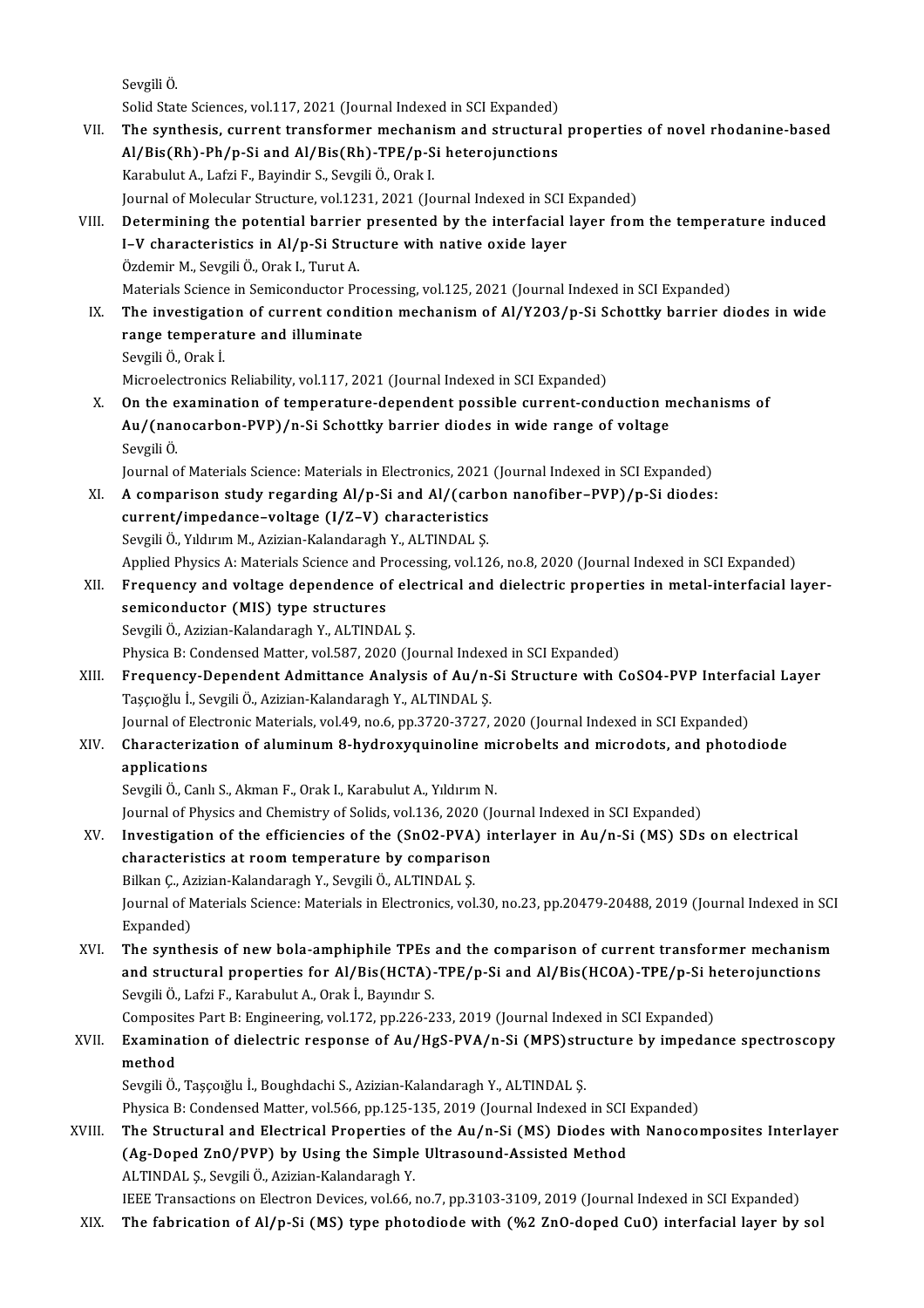gel method and their electrical characteristics<br>CETINVAVA H C - Sevgili Ö, ALTINDAL S gel method and their electrical chara<br>ÇETİNKAYA H. G. , Sevgili Ö., ALTINDAL Ş.<br>Physica B. Candansed Matter val 560 pp. ÇETİNKAYA H. G. , Sevgili Ö., ALTINDAL Ş.<br>Physica B: Condensed Matter, vol.560, pp.91-96, 2019 (Journal Indexed in SCI Expanded) CETINKAYA H. G. , Sevgili Ö., ALTINDAL Ş.<br>Physica B: Condensed Matter, vol.560, pp.91-96, 2019 (Journal Indexed in SCI Expanded)<br>XX. A comparison of electrical parameters of Au/n-Si and Au/(CoSO 4 –PVP)/n-Si structures (SB Physica B: Condensed Matter, vol.560, pp.91-96, 2019 (Journal Indexed in SCI Expanded)<br>A comparison of electrical parameters of Au/n-Si and Au/(CoSO 4 –PVP)/n-Si s<br>determine the effect of (CoSO 4 –PVP) organic interlayer a A comparison of electrical parameters of<br>determine the effect of (CoSO 4 –PVP) or<br>ALTINDAL Ş., Sevgili Ö., Azizian-Kalandaragh Y.<br>Journal of Matorials Science: Matorials in Electr determine the effect of (CoSO 4 –PVP) organic interlayer at room temperature<br>ALTINDAL Ș., Sevgili Ö., Azizian-Kalandaragh Y.<br>Journal of Materials Science: Materials in Electronics, 2019 (Journal Indexed in SCI Expanded)<br>Th ALTINDAL Ș., Sevgili Ö., Azizian-Kalandaragh Y.<br>Journal of Materials Science: Materials in Electronics, 2019 (Journal Indexed in SCI Expanded)<br>XXI. The Investigation of Current-Conduction Mechanisms of Te/NaF:CdS/SnO2 Stru Journal of Materials Science: Materials<br>The Investigation of Current-Cone<br>Temperature Range of 80–400 K<br>Sevgili Ö, VII MAZS, ALTINDALS, PA Sevgili Ö., YILMAZ Ş., ALTINDAL Ş., BACAKSIZ E., Bilkan Ç. Temperature Range of 80–400 K<br>Sevgili Ö., YILMAZ Ş., ALTINDAL Ş., BACAKSIZ E., Bilkan Ç.<br>Proceedings of the National Academy of Sciences India Section A - Physical Sciences, vol.87, no.3, pp.409-417, 2017 Sevgili Ö., YILMAZ Ş., ALTINDAL Ş., I<br>Proceedings of the National Acaden<br>(Journal Indexed in SCI Expanded)<br>Energy density distribution pro Proceedings of the National Academy of Sciences India Section A - Physical Sciences, vol.87, no.3, pp.409-417, 20<br>(Journal Indexed in SCI Expanded)<br>XXII. Energy density distribution profiles of surface states, relaxation t

(Journal Indexed in SCI Expanded)<br>Energy density distribution profiles of surface states, relaxation ti<br>Au/n-type 4H-SiC SBDs by using admittance spectroscopy method<br>Kava A. Savalli Ö. ALTINDALS Energy density distribution<br>Au/n-type 4H-SiC SBDs by u<br>Kaya A., Sevgili Ö., ALTINDAL Ş.<br>International Jeurnal of Modern Kaya A., Sevgili Ö., ALTINDAL Ş.<br>International Journal of Modern Physics B, vol.28, no.17, 2014 (Journal Indexed in SCI Expanded)

## Articles Published in Other Journals

- rticles Published in Other Journals<br>I. Terbiyum (Tb) Katkılı Arayüzeyin Al/p-Si Schotkky Diyotların Elektrik Karakteristikleri Üzerine<br>Etkiej **Frances**<br>Terbiy<br>Etkisi <mark>Terbiyum</mark><br>Etkisi<br>SEVGİLİ Ö.<br>Internation
	-

Etkisi<br>SEVGİLİ Ö.<br>International Journal of Pure and Applied Sciences, vol.7, no.2, pp.219-228, 2021 (Other Refereed National<br>Journals) SEVGİLİ Ö<br>Internatio<br>Journals)<br>Termal B International Journal of Pure and Applied Sciences, vol.7, no.2, pp.219-228, 2021 (Other Refereed N<br>Journals)<br>II. Termal Buharlaştırma Yöntemiyle Hazırlanan Al/TiO2/p-Si Schottky Diyotun Elektriksel<br>Özelliklerinin Steaklık

Journals)<br>Termal Buharlaştırma Yöntemiyle Hazırlanan Al/TiO2/p-Si Schott<br>Özelliklerinin Sıcaklık ve Aydınlanma Şiddetine Bağlı İncelenmesi<br>SEVÇİLİÖ Termal B<mark>u</mark><br>Özellikler<br>SEVGİLİ Ö.<br>Türk Değe Özelliklerinin Sıcaklık ve Aydınlanma Şiddetine Bağlı İncelenmesi<br>SEVGİLİ Ö.<br>Türk Doğa ve Fen Dergisi, vol.10, no.1, pp.275-283, 2021 (Other Refereed National Journals)

III. The investigation of the complex dielectric and electric modulus of  $Al/Mg2Si/p-Si$  Schottky diode Türk Doğa ve Fen Dergisi, vol.10, no.1, pp.275-283, 2021 (Other Ref<br>The investigation of the complex dielectric and electric mod<br>and its AC electrical conductivity in a wide frequency range<br>Sevalli Ö The inve<br>and its A<br>Sevgili Ö.<br>Turkish L

Sevgili Ö.<br>Turkish Journal of Physics, vol.45, no.3, pp.159-168, 2021 (Refereed Journals of Other Institutions)

## Sevgili Ö.<br>Turkish Journal of Physics, vol.45, no.3, pp.159-168, 2021 (Refereed Journals of Other Institutions)<br>IV. The Effect of Measurement Frequency on Dielectric Characteristics in Al/P-Si Structures with<br>Interfacial N Turkish Journal of Physics, vol.45,<br>The Effect of Measurement Fre<br>Interfacial Native Oxide Layer<br>Özdemir M.C., SEVCİLLÖ, OBAK İ The Effect of Measurement Frequency of<br>Interfacial Native Oxide Layer<br>Özdemir M. C. , SEVGİLİ Ö., ORAK İ., TURUT A.<br>Journal of the Institute of Ssience and Techne

Interfacial Native Oxide Layer<br>Özdemir M. C. , SEVGİLİ Ö., ORAK İ., TURUT A.<br>Journal of the Institute of Science and Technology, vol.10, no.1, pp.91-100, 2020 (Other Refereed National Özdemir M<br>Journal of<br>Journals)<br>Effect of Journal of the Institute of Science and Technology, vol.10, no.1, pp.91-100, 2020 (Other Refereed National<br>Journals)<br>V. Effect of measurement frequency on admittance characteristics in Al/p-Si structures with interfacial<br>n

Journals)<br>Effect of measurer<br>native oxide layer<br>Ördemir M.C. SEVC Effect of measurement frequency on ad:<br>native oxide layer<br>Özdemir M. C. , SEVGİLİ Ö., ORAK İ., TURUT A.<br>International Jaurral of Chamistry and Techn

Özdemir M. C., SEVGİLİ Ö., ORAK İ., TURUT A.

native oxide layer<br>Özdemir M. C. , SEVGİLİ Ö., ORAK İ., TURUT A.<br>International Journal of Chemistry and Technology, vol.3, no.2, pp.129-135, 2019 (Other Refereed National<br>Journals)

## Refereed Congress / Symposium Publications in Proceedings

etereed Congress / Symposium Publications in Proceedings<br>I. Analyzed of electrical properties of Al/AlN/p-Si Schottky Diode prepared by thermal evaporation<br>SEVCULLÖ Analyzed<br>SEVGİLİ Ö.<br><sup>9th Intones</sup> Analyzed of electrical properties of Al/AlN/p-Si Schottky Diode prepared by thermal evaporation<br>SEVGİLİ Ö.<br>8th International conference on materials science and nanotechnology for next generation (MSNG2021), 14 - 16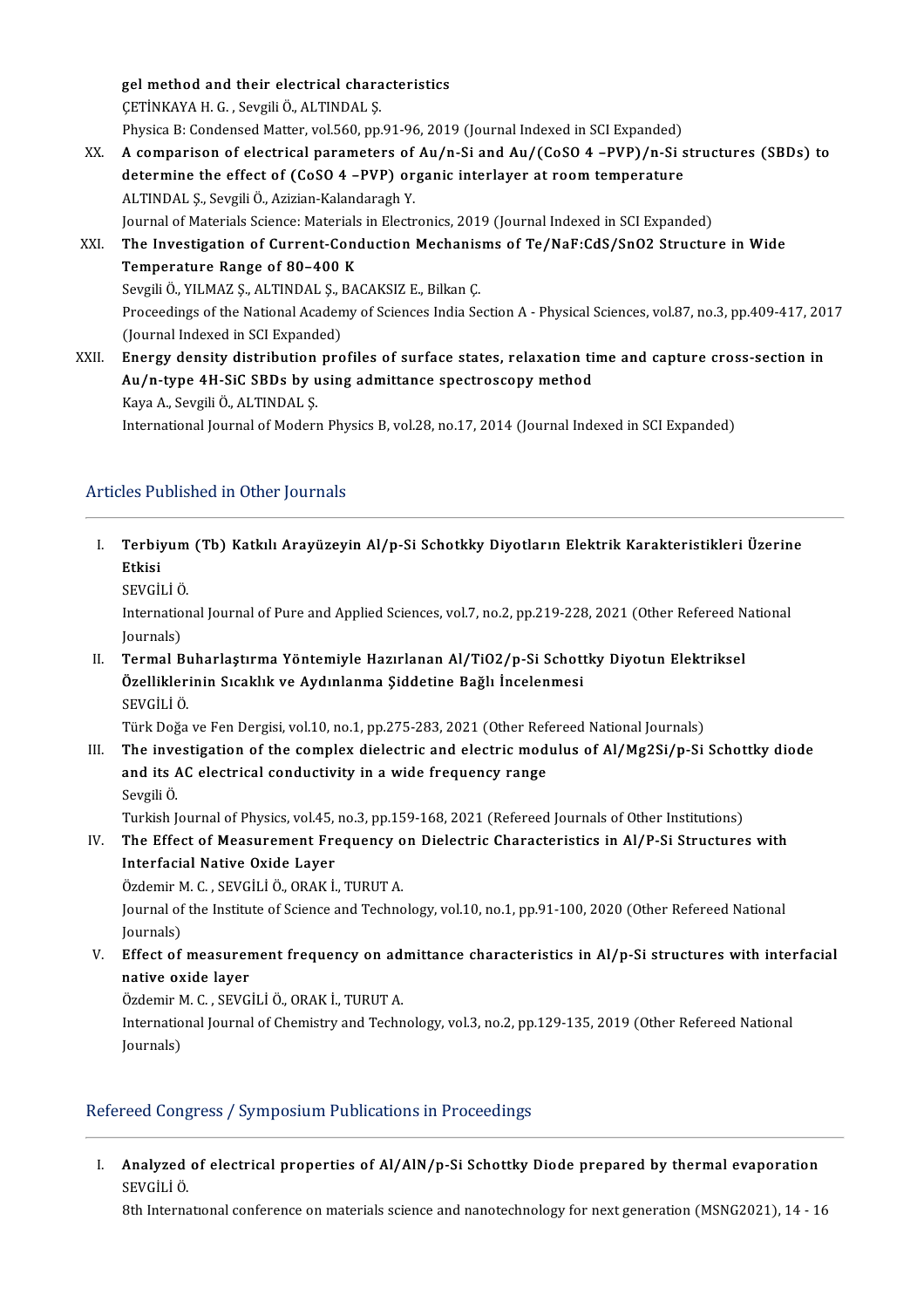July2021

July 2021<br>II. The Effect Of The Rare-Earth Elements Doped Interface On The Frequency-Dependent Electrical July 2021<br>The Effect Of The Rare-Earth Elements Do<br>Characteristics Of Al/p-Si Schottky Diode<br>SEVCU LÖ Characteristics Of Al/p-Si Schottky Diode<br>SEVGİLİÖ. Characteristics Of Al/p-Si Schottky Diode<br>SEVGİLİ Ö.<br>ISARC 2. INTERNATIONAL GOBEKLITEPE SCIENTIFIC STUDIES CONGRESS, Turkey, 20 March 2021<br>Electrical Characteristics of Al/(Organis Interlayer) (p. Si Schottky Diodes Under SEVGİLİ Ö.<br>ISARC 2. INTERNATIONAL GOBEKLITEPE SCIENTIFIC STUDIES CONGRESS, Turkey, 20 March 2021<br>III. Electrical Characteristics of Al/(Organic Interlayer)/p-Si Schottky Diodes Under Various<br>Illumination Intensities **ISARC 2. INTERNATIONAL<br>Electrical Characteristic<br>Illumination Intensities<br>sevcit i ö** III. Electrical Characteristics of Al/(Organic Interlayer)/p-Si Schottky Diodes Under Various<br>Illumination Intensities<br>SEVGİLİ Ö. ISPEC9thInternationalConference onEngineeringNaturalSciences,13-15November 2020 SEVGİLİ Ö.<br>ISPEC 9th International Conference on EngineeringNatural Sciences, 13 - 15 November 2020<br>IV. A Comparison Electrical Parameters of Au/n-Si (MS) and Au/(ITO-PVP)/n-Si (MPS) Structures<br>Obtained from the Enguard ISPEC 9th International Conference on EngineeringNatural Sciences, 13 - 15 November<br>A Comparison Electrical Parameters of Au/n-Si (MS) and Au/(ITO-PVP)/n-Si<br>Obtained from the Forward Bias (IV) and Reverse Bias (CV) Charact A Comparison Electrical Parameters of Au/n-Si (MS) ar<br>Obtained from the Forward Bias (IV) and Reverse Bias<br>SEVGİLİ Ö., Azizian Kalandaragh Y., ALTINDAL Ş., Hamdaoui N.<br>1st International Conference on Optoelectronics, Appli 0btained from the Forward Bias (IV) and Reverse Bias (CV) Characteristics<br>SEVGİLİ Ö., Azizian Kalandaragh Y., ALTINDAL Ş., Hamdaoui N.<br>1st International Conference on Optoelectronics, Applied Optics and Microelectronics, 1 SEVGİLİ Ö., Azizian Kalandaragh Y., ALTINDAL Ş., Hamdaoui N.<br>1st International Conference on Optoelectronics, Applied Optics and Microelectronics, 17 - 19 August 2019<br>1. The Electrical Characteristics Of Schottky Diode Fab 1st Internation<br>The Electric<br>Frequency<br>Sobinkava M The Electrical Characteristics Of<br>Frequency<br>Şahinkaya M.A., SEVGİLİ Ö., ORAK İ.<br>Turkich Physical Sociaty 25th Interne Frequency<br>Şahinkaya M. A. , SEVGİLİ Ö., ORAK İ.<br>Turkish Physical Society 35th International Physich Congress, 4 - 08 September 2019 Sahinkaya M. A. , SEVGİLİ Ö., ORAK İ.<br>Turkish Physical Society 35th International Physich Congress, 4 - 08 September 2<br>VI. On the Electrical and Photovoltaic Properties of Al/p-Si Schottky Diode<br>Sahinkaya M. A. SEVCİLİ Ö. Turkish Physical Society 35th Interna<br>On the Electrical and Photovolta<br>Şahinkaya M.A. , SEVGİLİ Ö., ORAK İ.<br>Turkish Physical Society 24th Interna On the Electrical and Photovoltaic Properties of Al/p-Si Schottky Diode<br>Sahinkaya M. A. , SEVGİLİ Ö., ORAK İ.<br>Turkish Physical Society 34th International Physich Congress, 5 - 09 September 2018<br>Evamination of Electrical Pr Sahinkaya M. A. , SEVGİLİ Ö., ORAK İ.<br>Turkish Physical Society 34th International Physich Congress, 5 - 09 September 2018<br>VII. Examination of Electrical Properties of Doped Organic Layer/Scottky Diodes<br>Sahinkaya M. A. SEVC Turkish Physical Society 34th Interna<br>**Examination of Electrical Proper**<br>Şahinkaya M. A. , SEVGİLİ Ö., ORAK İ.<br>Turkish Physical Society 34th Interna Examination of Electrical Properties of Doped Organic Layer/Scottky Diode<br>Sahinkaya M. A. , SEVGİLİ Ö., ORAK İ.<br>Turkish Physical Society 34th International Physich Congress, 5 - 09 September 2018<br>The Photoveltaik Propertie Sahinkaya M. A. , SEVGİLİ Ö., ORAK İ.<br>Turkish Physical Society 34th International Physich Congress, 5 - 09<br>VIII. The Photovoltaik Properties of Al/TiO2/p-Si Schottky Diode<br>SEVGİLİ Ö., Şahinkaya M. A. , ORAK İ., ALTINDAL Ş. Turkish Physical Society 34th International Physic<br>The Photovoltaik Properties of Al/TiO2/p-Si<br>SEVGİLİ Ö., Şahinkaya M.A. , ORAK İ., ALTINDAL Ş.<br>Turkish Physical Society 34th International Physich The Photovoltaik Properties of Al/TiO2/p-Si Schottky Diode<br>SEVGİLİ Ö., Şahinkaya M. A. , ORAK İ., ALTINDAL Ş.<br>Turkish Physical Society 34th International Physich Congress, 5 - 09 September 2018<br>Frequency Dependent on Elect IX. Frequency Dependent on Electric Properties of Al/TiO2-(R-CuWs)/pSi Schottky Diode<br>SEVGILI Ö., Şahinkaya M. A., ORAK İ., ÖZEL F., ALTINDAL Ş. Turkish Physical Society 34th International Physich Congres<br>Frequency Dependent on Electric Properties of Al/T<br>SEVGİLİ Ö., Şahinkaya M. A. , ORAK İ., ÖZEL F., ALTINDAL Ş.<br>Turkish Physical Society 34th International Physich Frequency Dependent on Electric Properties of Al/TiO2-(R-CuWs)/pSi Scho<br>SEVGİLİ Ö., Şahinkaya M. A. , ORAK İ., ÖZEL F., ALTINDAL Ş.<br>Turkish Physical Society 34th International Physich Congress, 5 - 09 September 2018<br>Docian SEVGİLİ Ö., Şahinkaya M. A. , ORAK İ., ÖZEL F., ALTINDAL Ş.<br>Turkish Physical Society 34th International Physich Congress,<br>X. Design and Fabrication of Organic-Silicon Photodiode<br>Sobinkaya M. A. PAYNDIR S. ORAK İ. SEVÇİLİ Ö Turkish Physical Society 34th International Physic<br>Design and Fabrication of Organic-Silicon Ph<br>Sahinkaya M.A., BAYINDIR S., ORAK İ., SEVGİLİ Ö.<br>International Conference On Physical Chamistry or Design and Fabrication of Organic-Silicon Photodiode<br>Sahinkaya M. A. , BAYINDIR S., ORAK İ., SEVGİLİ Ö.<br>International Conference On Physical Chemistry and Functional Materials, 19 - 21 June 2018<br>The Organis Thin Eilm Chara Sahinkaya M. A. , BAYINDIR S., ORAK İ., SEVGİLİ Ö.<br>International Conference On Physical Chemistry and Functional Materials, 19 - 21 June 2018<br>XI. The Organic Thin Film Characterization and Its Optical and Electrical Band G International Conference On P<br>The Organic Thin Film Char<br>ORAK İ., SEVGİLİ Ö., AKMAN F.<br>International Conference On Pl The Organic Thin Film Characterization and Its Optical and Electrical Band Gap Pr<br>ORAK İ., SEVGİLİ Ö., AKMAN F.<br>International Conference On Physical Chemistry and Functional Materials, 19 - 21 June 2018<br>The Electrical Char ORAK İ., SEVGİLİ Ö., AKMAN F.<br>International Conference On Physical Chemistry and Functional Materials, 19 - 21 Ju<br>XII. The Electrical Characterization Of Organic Interface on Electronic Device<br>SEVCU LÖ, ORAK L. CECIPESLED International Conference On Physical Chemistry<br>The Electrical Characterization Of Organic<br>SEVGİLİ Ö., ORAK İ., GEÇİBESLER İ. H. , TURUT A.<br>INTERNATIONAL CONCRESS ON SEMICONDUCTO The Electrical Characterization Of Organic Interface on Electronic Device<br>SEVGİLİ Ö., ORAK İ., GEÇİBESLER İ.H. , TURUT A.<br>INTERNATIONAL CONGRESS ON SEMICONDUCTOR MATERIALS AND DEVICESICSMD-2017, 17 - 19 August 2017<br>The Ana SEVGİLİ Ö., ORAK İ., GEÇİBESLER İ. H. , TURUT A.<br>INTERNATIONAL CONGRESS ON SEMICONDUCTOR MATERIALS AND DEVICESICSMD-2017<br>XIII. The Analysis Of Electrical Characteristics Of Al/Graphane/p-Si Schottky Diodes<br>SEVCİLLÖ bağcı v INTERNATIONAL CONGRESS<br>The Analysis Of Electrica<br>SEVGİLİ Ö., bağcı u., ORAK İ.<br>4th International senferense The Analysis Of Electrical Characteristics Of Al/Graphane/p-Si Schottky Diodes<br>SEVGİLİ Ö., bağcı u., ORAK İ.<br>4th International conference on materials science and nanotechnology for next generation (MSNG2017), 28 - 30<br>Iune SEVGİLİ Ö.,<br>4th Interna<br>June 2017<br>The Inves 4th International conference on materials science and nanotechnology for next generation (MSNG2017), 28 - 30<br>June 2017<br>XIV. The Investigation of Electrical and Photovoltaic Propertiesof Au/n-GaAs Schottky Diodes Under Dark June 2017<br>The Investigation of Electric<br>and Illumination Conditions<br>SEVCU LÖ beğgun OPAK İ The Investigation of Elec<br>and Illumination Condition<br>SEVGİLİ Ö., bağcıu., ORAK İ.<br>Ath International conference 9 and Illumination Conditions<br>SEVGİLİ Ö., bağcı u., ORAK İ.<br>4th International conference on materials science and nanotechnology for next generation (MSNG2017), 28 - 30<br>June 2017 SEVGİLİ Ö, bağcı u., ORAK İ 4th International conference on materials science and nanotechnology for next generation (MSNG2017), <br>June 2017<br>XV. The Investigation Of The Frequency Dependent Profile Of Te/NaF:CdS/SnO2 Schottky Diodes<br>SEVCULLÖ ALTINDALS June 2017<br><mark>The Investigation Of The Frequen</mark><br>SEVGİLİ Ö., ALTINDAL Ş., BACAKSIZ E.<br>4th International senferense en mater The Investigation Of The Frequency Dependent Profile Of Te/NaF:CdS/SnO2 Schottky Diodes<br>SEVGİLİ Ö., ALTINDAL Ş., BACAKSIZ E.<br>4th International conference on materials science and nanotechnology for next generation (MSNG201 SEVGİLİ Ö<br>4th Intern<br>June 2017